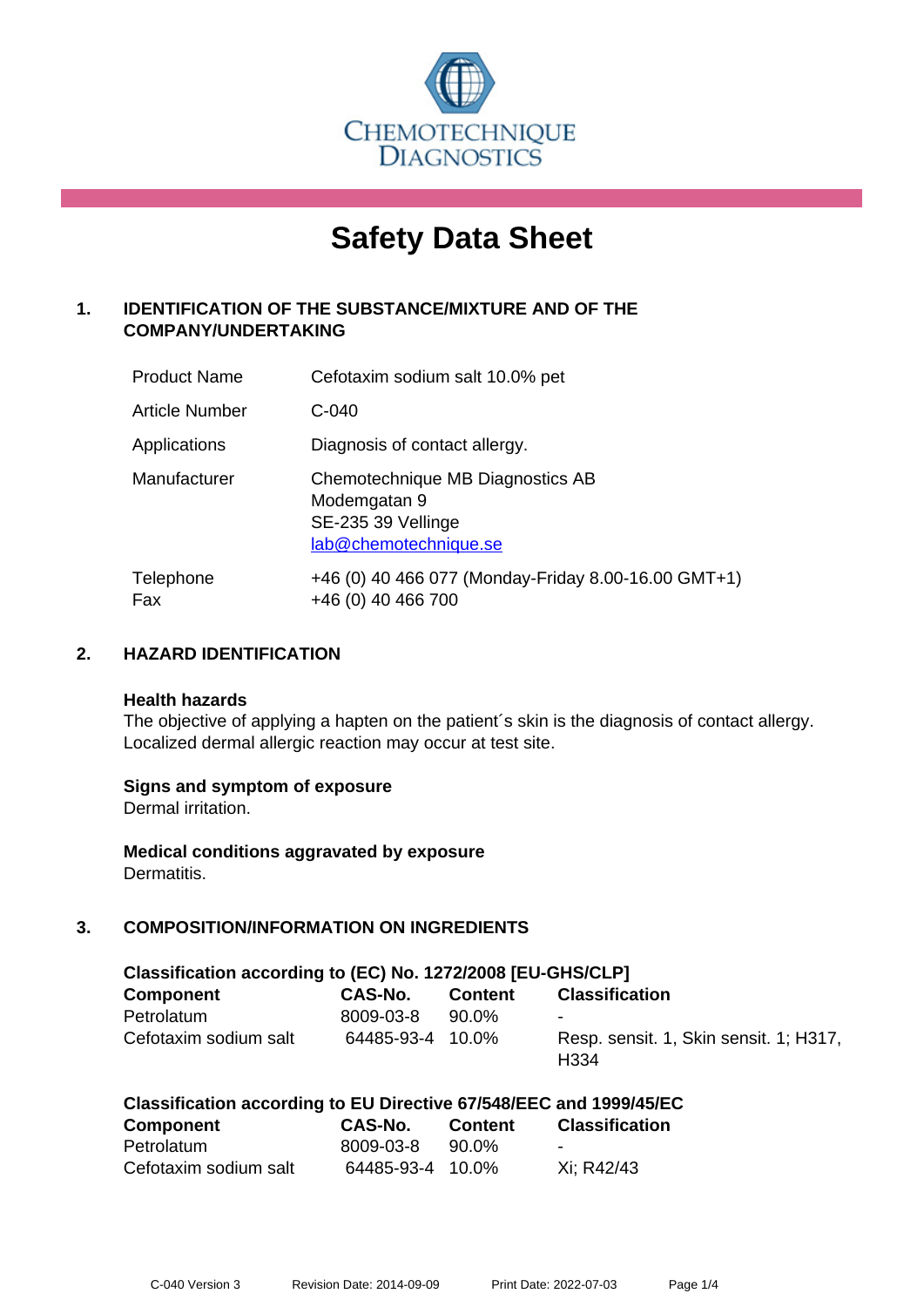## **4. FIRST AID MEASURES**

## **Emergency and first aid procedures**

Obtain medical attention.

# **5. FIRE-FIGHTING MEASURES\***

#### **Suitable extinguish media**

CO2, powder or water spray. Fight larger fires with water spray or alcohol resistant foam.

# **For safety reasons unsuitable extinguishing agents**

Water with full jet.

## **Special protective equipment for fire-fighters**

Wear self-contained respiratory protective device. Wear fully protective suit.

\*Data is shown for petrolatum only

## **6. ACCIDENTAL RELEASES MEASURES**

**Steps to be taken if material is released or spilled** Contain and place in a closed container.

# **7. HANDLING AND STORAGE**

**Precautions to be taken in handling and storage** Store dark at 5-8°C. Avoid extended exposure to light. FOR EXTERNAL USE ONLY.

# **8. EXPOSURE CONTROLS/PERSONAL PROTECTION**

**Respiratory protection** Not required.

**Ventilation** Local exhaust.

**Protective gloves** Disposal gloves.

#### **Eye protection** Not required with normal use.

## **Work/Hygienic practices**

Wash hands after each use.

## **9. PHYSICAL AND CHEMICAL PROPERTIES**

Odour **Odourless** 

Appearance Ivory White Semi-solid

Melting point\* 50-55° C Flash point\*  $>100^{\circ}$ C

Boiling point\* No data available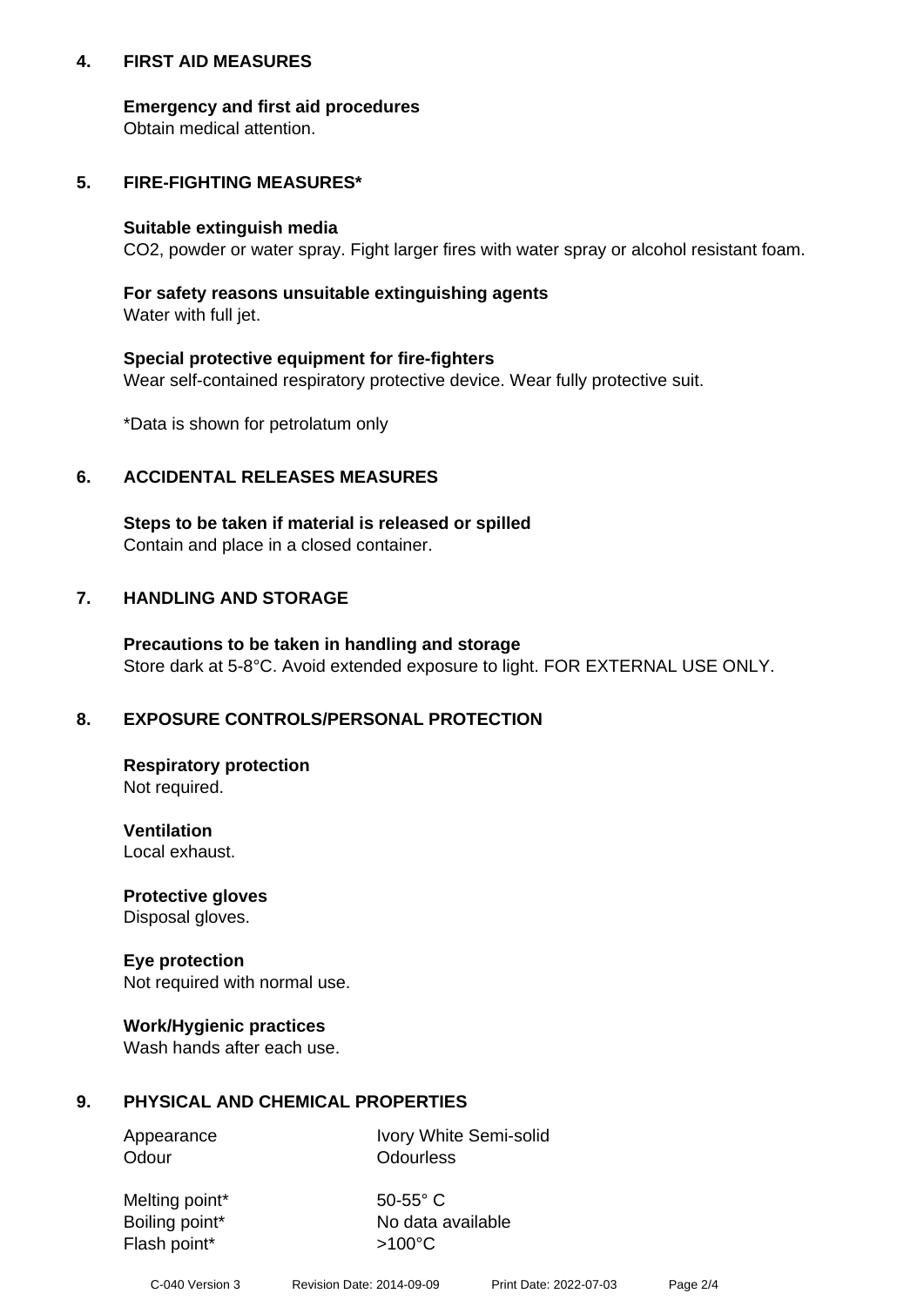Density\* No data available. Solubility in/Miscibility with Water\*

Self ignition\* Product does not self ignite. Danger of explosion\* Product does not present an explosion hazard. Insoluble

\*Data is shown for petrolatum only

# **10. STABILITY AND REACTIVITY**

#### **Incompability**

May react with strong oxidizing agents.

#### **Stability**

Stable at recommended storage conditions.

## **Hazardous byproducts**

Combustion may generate CO, CO2 and other oxides.

**Hazardous polymerization**

Will not occur.

## **11. TOXICOLOGICAL INFORMATION**

No data available.

## **12. ECOLOGICAL INFORMATION**

No data available.

## **13. DISPOSAL CONSIDERATIONS**

#### **Waste disposal method**

Comply with federal, state/provincial and local regulation.

#### **14. TRANSPORT INFORMATION**

Not dangerous goods.

## **15. REGULATORY INFORMATION**

The classification is according to the latest editions of the EU lists, and extended by company and literature data.

#### **16. OTHER INFORMATION**

#### **Text of H-statements and R-phrases mentioned in Section 3**

| Resp. sensit. 1  |                           | Respiratory sensitization (Category 1)  |          |  |
|------------------|---------------------------|-----------------------------------------|----------|--|
| Skin sensit. 1   |                           | Skin sensitization (Category 1)         |          |  |
| H317             |                           | May cause an allergic skin reaction.    |          |  |
| H <sub>334</sub> |                           | May cause allergy or asthma symptoms or |          |  |
| C-040 Version 3  | Revision Date: 2014-09-09 | Print Date: 2022-07-03                  | Page 3/4 |  |